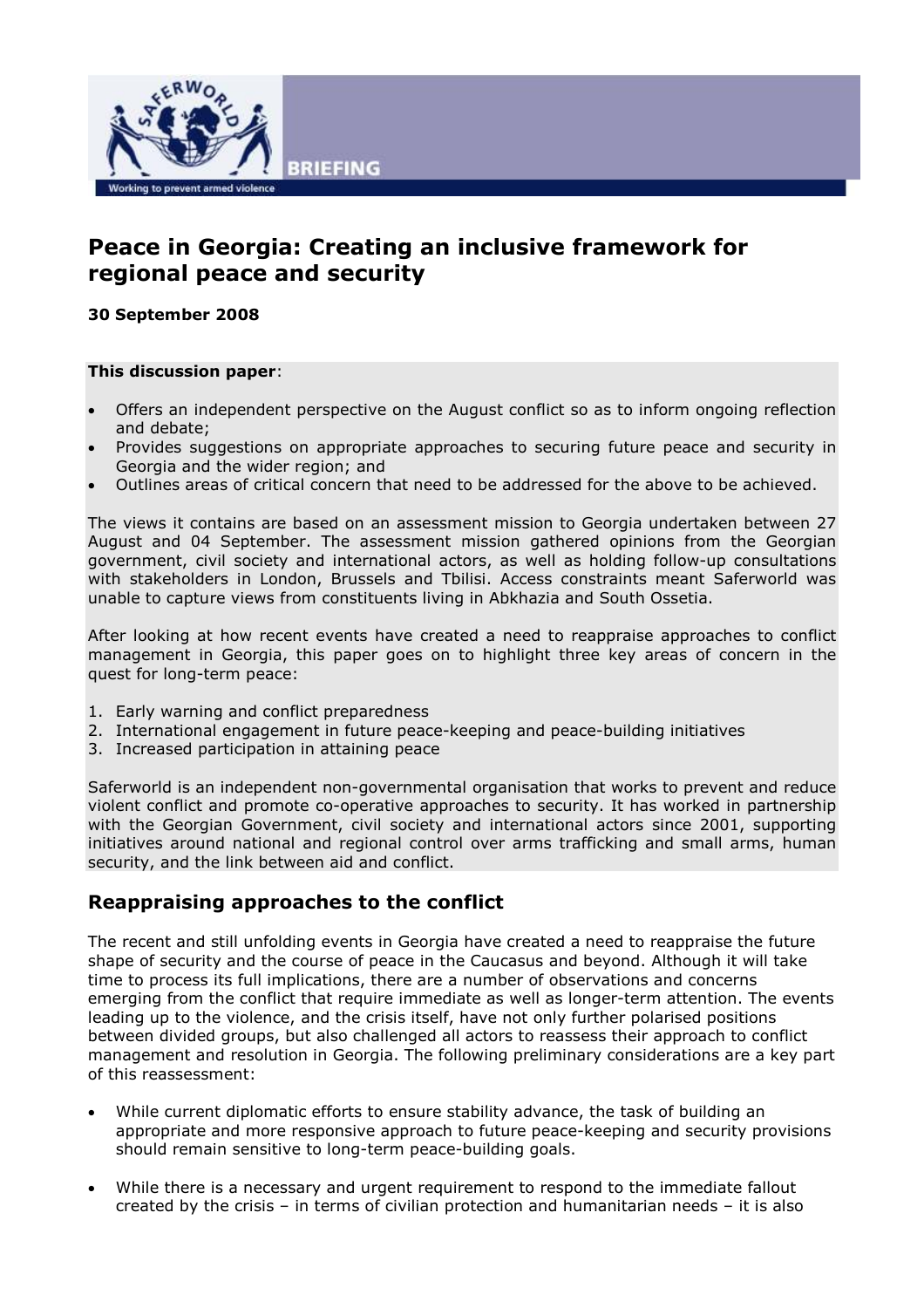important to be attentive to the impact of current actions by all parties, including the international assistance community, on shaping future dynamics around the pursuit of peace. Sensitivity to the context by participating actors is therefore critical and a starting point for all endeavours.

- In designing an updated peace-keeping and security framework for the expanded conflict areas (South Ossetia, Abkhazia and adjacent areas), advocates for peace should ensure that there is no return to the former essentially flawed status quo, and instead rethink how the different strands that make up this conflict are addressed.
- Consequently, while the focus is on the future, a credible and shared analysis of past peace-keeping and peace-building processes should be developed to ensure critical lessons are included in planning for long-term peace and stability. This should be a collective undertaking by all actors involved in strengthening peace and security in Georgia, a process that maximises joint learning and ensures a common frame for future action.
- All international and internal actors have played some part, to a greater or lesser extent, in permitting the hostilities to escalate.
- Because of its central role in the conflict, the future actions of Russia will be a determining factor in how security will be managed and peace addressed in the region. Nevertheless, the attainment of peace is a shared responsibility between all local and international players.
- In the long run, and assuming international interests in Georgia permit, the burden of achieving a settlement around peaceful coexistence lies with the Georgians, Abkhazians and South Ossetians, though this outcome is some distance away. However, this is a longterm process and presently all those affected by the recent conflict are understandably distracted, if not traumatised, by recent events to the point that the internal debate over the long-term road to peace has yet to begin.

The following sections will highlight key areas of concern in the quest for long-term peace:

## 1. Aspects to early-warning and conflict preparedness

### 1.1 Caught napping or in denial?

There was a general sense of surprise among most actors in response to how quickly events unfolded, the conflict erupted and became 'internationalised'. However, this view is at odds with evidence of escalating tensions since mid-2006, especially in the contested areas. During this period there was a steady increase in the frequency and intensity of ceasefire breaches to the point that, in 2008, the Organization for Security and Cooperation in Europe (OSCE) observed up to 20 ceasefire violations a day, involving proportionately higher-calibre weapons over time. Despite widespread international perceptions, there was nothing 'frozen' about a conflict that had in fact escalated following a series of events, including:

- Changes in the profile of Georgian and Russian security forces deployed in the region since May 2006 which created a more hostile environment;
- The establishment of additional parallel authorities in South Ossetia and Abkhazia;
- Unilateral economic rehabilitation programmes in Georgian villages (funded by the Georgian Government) and Ossetian villages (funded by the Russian Government); and
- Preparations for military confrontation by all sides.

While the OSCE implemented its mandate to track factual events and report on them, these indicators were not adequately picked up by international decision-makers, the media or civil society groups. As a result, it appeared that the international community was not responsive to the developing conflict dynamic.

FOCUS ON IMPROVED RESPONSIVENESS TO CONFLICT INDICATORS: It is important that the reasons why peace and conflict indicators were not translated into international action are better understood. This should entail an evaluation of reporting, communication and early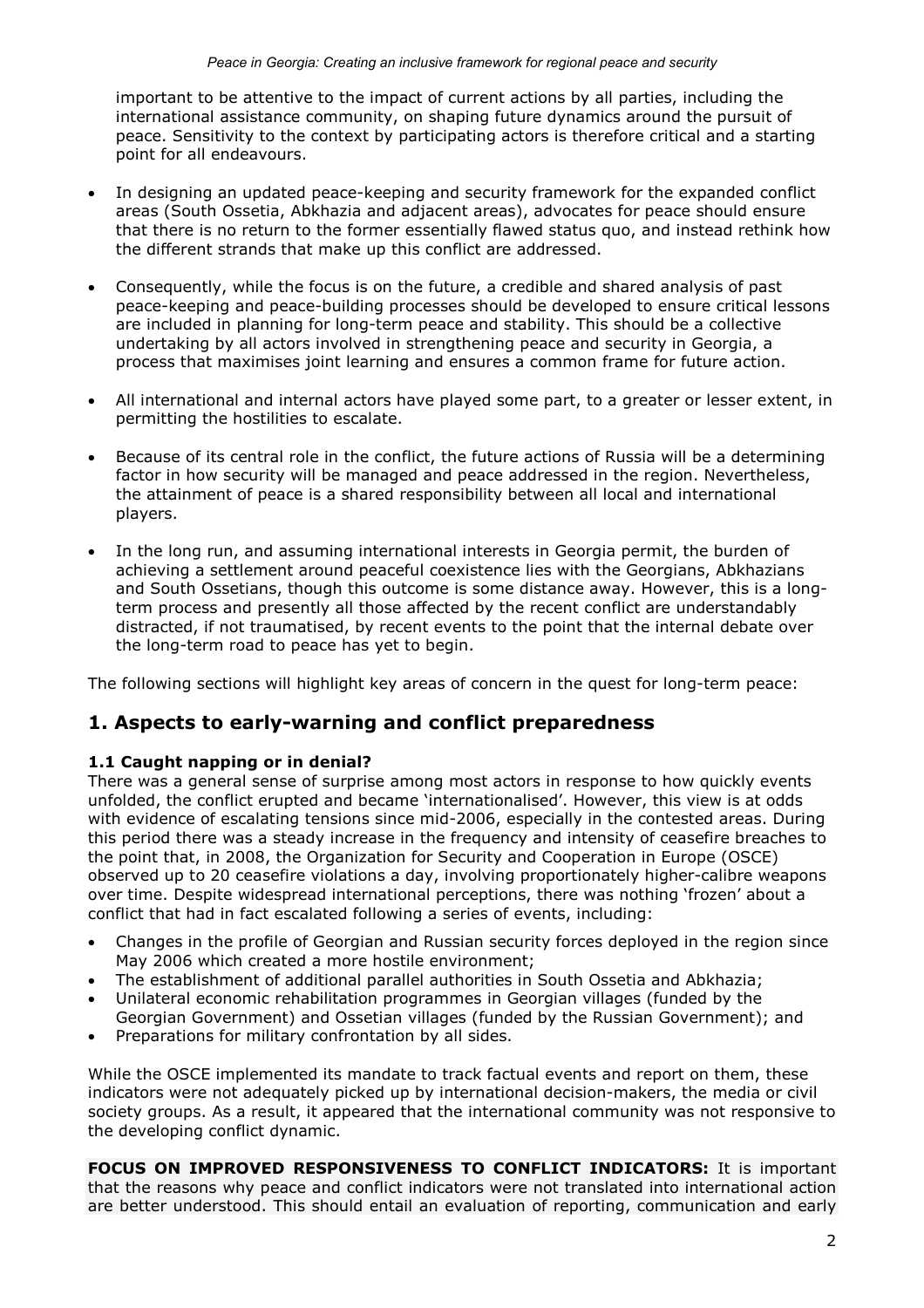warning mechanisms to ensure that the conflict dynamic is monitored in a more comprehensive and accountable manner, and that trends are analysed and communicated. Any new mechanisms should be inclusive of representative Georgian, Ossetian and Abkhaz civil society as a balance to potential political appropriation. Any lessons learnt about early warning and response in the Georgian context are likely to have relevance in other countries and regions where similar ceasefires have been agreed but resolution has not been attained.

### FOCUS ON TRACKING POLITICAL AND ECONOMIC DEVELOPMENTS IN GEORGIA: The

crisis revealed the resilience of the Georgian Government in the face of an external threat and Georgians are taking consolation in the fact that, on the whole, state institutions continued to function. This appeared particularly true of the police. However, it is important that future stresses on Government institutions, as well as potential risks of instability or disputes outside the immediate conflict areas, are monitored and planned for. In particular, external observers should be vigilant that Georgia does not slip into the realms of a failing state as a result of mounting economic and social pressure during the coming winter months. Attention should consequently be given to ensuring that crisis response mechanisms are sufficiently strengthened to respond to negative political, economic and social developments.

#### 1.2 Responding to the impact on regional peace, security and stability

The role of Russia in the Georgian conflict has had an evident impact on security and stability in the wider region, with a number of countries, including Ukraine, Moldova, Armenia and Azerbaijan, re-examining the viability of their national and regional security policies and the role of Russia in them. This reassessment has the potential to undermine political, social and economic stability in each country and regionally, but could also represent opportunities for peace if handled appropriately. At the same time, uncertainty has intensified over the role of Russia in the wider international security framework, with parts of the Euro-Atlantic community for example responding to Russia in a confrontational manner that risks an escalation of tensions.

FOCUS ON MONITORING REGIONAL SECURITY AND CREATING AN INCLUSIVE PLATFORM FOR REGIONAL DIALOGUE: In order to build confidence and address the anxieties and concerns of all parties, exploring opportunities and strengthening platforms for a regional dialogue on peace and security should be a priority. Support should also be made available to strengthen and expand opportunities for regional and international civil society to play a role in monitoring regional trends and influencing policy at both the national and regional levels.

## 2. International engagement in future peace-keeping and peacebuilding initiatives

### 2.1 Providing peace and security to affected communities

The August conflict has created deep insecurities across Georgia. This is most evident in the expanded conflict areas, where communities have suffered from human rights abuses and looting, and large numbers have abandoned their homes and livelihoods. However, as a result of the bombing of military targets, the operations of Russian military forces in Western and Central Georgia and their continued presence in Georgia proper, a sense of insecurity has also pervaded the whole country.

Consequently, there is a pressing need to establish a revised peace-keeping and security framework that takes into account the performance of previous missions as well as the new context, including security requirements across the whole country. Arrangements established under the 1992 and 1994 ceasefires had lost legitimacy and appeared fragmented. Indeed, the disjointed character of the instruments and actions of the different peace-keeping and security elements played a part in escalating tensions. As they stand, previous mechanisms therefore appear 'unfit' for ensuring peace and security.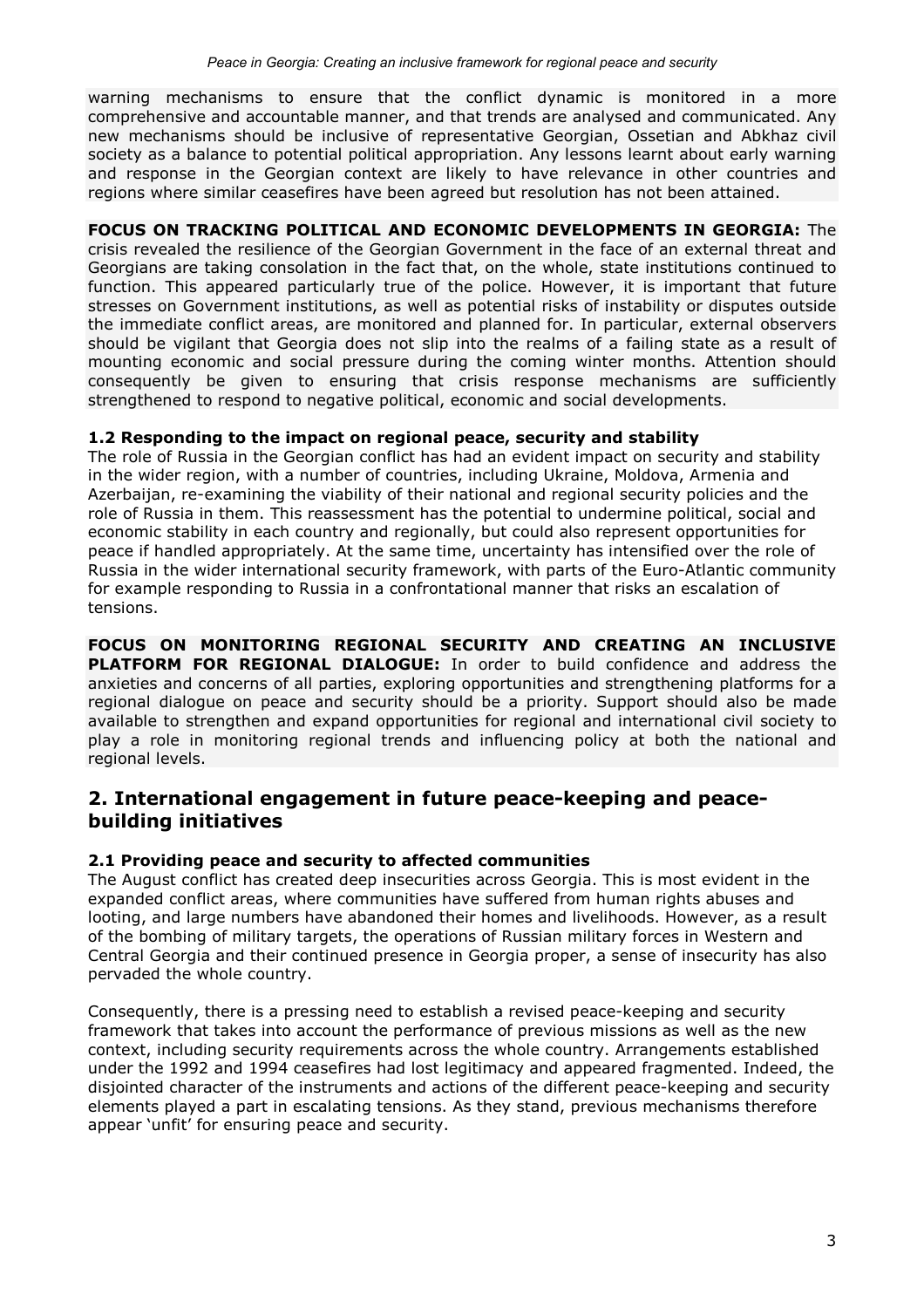A proposed timetable for establishing a new framework is emerging.<sup>1</sup> However, its future mandate, scope and resourcing in the conflict areas are still unclear and already include a number of elements that are not obviously linked:

- EU Monitoring Mission in Georgia (EUMM Georgia);
- OSCE Mission;
- United Nations Observer Mission in Georgia (UNOMIG);
- The continued presence of Russian military forces;
- Any future Joint Peace-Keeping Force (JPKF) framework; and
- The operation of Georgian, South Ossetian and Abkhaz security and justice mechanisms in the areas of respective control.

Overall, this lack of clarity, especially over how the different elements link together, may undermine the effectiveness of a peace and security framework and its ability to service the needs of affected people and communities.

### FOCUS ON DEVELOPING FUTURE PEACE-KEEPING AND SECURITY ARCHITECTURE:

The primary task of all parties should be to establish a peace-keeping and security framework within the conflict areas that:

Is legitimate:

 $\overline{a}$ 

- Ensures there is no return to violence;
- Meets the security and access to justice needs of affected people and communities;
- Is sensitive to the differences between the Abkhaz and South Ossetian contexts; and
- Provides a conducive environment to wider and longer term peace-building processes.

Lessons should be learnt so that the different components of a revised framework provide integrated mechanisms for peace and security that are understood, accessible and accepted by all parties and communities. In particular, any revised measures to monitor and keep peace must not further reinforce the already increased polarisation and entrenchment between divided groups as a result of the recent crisis. In addition, the skills and preparation of those engaged in the different elements, including for example EUMM Georgia, should be carefully considered.

#### 2.2 Ensuring current humanitarian and future recovery responses are contextsensitive

The conflict has had a significant impact on the people and communities from South Ossetia and the surrounding areas, and to a lesser extent on those from the Kodori Gorge, Gali and the areas bordering Abkhazia. Many have been killed or displaced. Once EUMM Georgia has been deployed and Russian military forces have withdrawn from Georgia proper, it is anticipated that priority will be given to ensuring the return, where possible, of both Georgian and Ossetian displaced persons in these areas. Growing concerns over the impact of infrastructural development and foreign assistance on the conflict dynamics were raised prior to the August conflict but not adequately tracked or addressed. Substantial resources have already been committed and more are anticipated to help communities rebuild their lives.

FOCUS ON SENSITIVE RETURN AND RECONCILIATION IN THE CONFLICT AREAS: The process of return and reintegration should be supported and planned by all actors collectively and sensitively, so that interventions do not further polarise people or provide the foundations for future instability. Particular emphasis should therefore be placed on:

- Involving affected peoples and communities in shaping the peace-keeping and security measures in their areas;
- Establishing mechanisms to resolve disputes, and address grievances and retribution;
- Providing space for eventual interaction between divided communities;
- Sensitively re-establishing linkages on policing and justice with a view to future cooperation in the long term; and

<sup>1</sup> The EU has agreed to deploy 200 observers by 01 October and Russia has committed to the withdrawal of Russian military from Georgia proper (apart from Abkhazia and South Ossetia) within ten days of the observers' deployment, followed by international discussions on the conflict in mid-October. Uncertainty remains as to whether this timetable will be adhered to.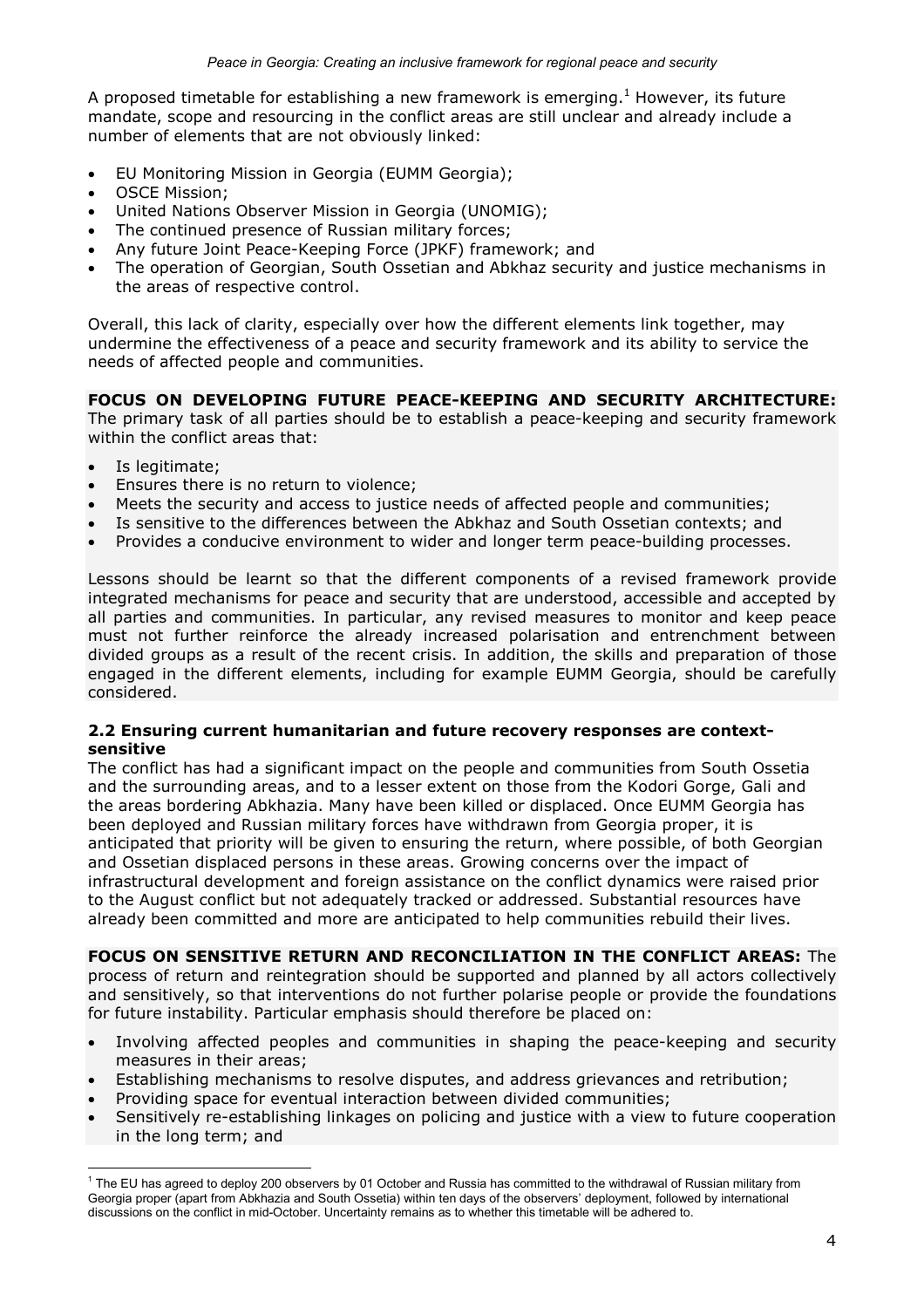• Learning lessons of past performance to inform future aid design and implementation, including the urgent need to conduct conflict assessments to guide sensitive planning.

FOCUS ON ESTABLISHING A COHESIVE POLICY TOWARDS COMMUNITIES AFFECTED BY CONFLICT: The broader policies and management of internally displaced persons (IDPs) in Georgia (who currently make up almost 10% of the population), and especially those displaced during and since the 1992 and 1994 conflicts, should not be viewed separately from the immediate crisis. The present differential treatment between new and older IDPs has the potential to create tensions if not conflict at a time when Georgia should focus on stability and the cohesion of its diverse population as part of a long-term strategy for peace.

### 2.3 Linking peace-building processes with the political framework for negotiating peace

The international community had established a range of formal and informal processes to maintain peace in Georgia and find durable solutions to both conflicts. In both Abkhazia and South Ossetia joint negotiating frameworks were established by the respective ceasefire agreements. The OSCE has played a role in supporting conflict resolution in South Ossetia, while UNOMIG has played a similar role in Abkhazia. In addition, and in accordance with its commitments in the EU-Georgia Neighbourhood Action Plan, the EU has in recent years become more involved in trying to establish lasting solutions to the conflicts. Numerous actors interviewed raised questions over the past effectiveness of these formal mechanisms, which had lost legitimacy among some actors, and their appropriateness for the present context in Georgia and the region.

At the same time, a range of NGOs have been involved in informal efforts to build an environment conducive to resolution of the two conflicts by promoting dialogue, exchanging experience and establishing joint projects between the conflicting parties. While crucial, this approach has not always been understood, has been implemented in constrained circumstances, and is presently under review by different actors following the recent crisis.

## FOCUS ON JOINT EFFORTS TO REINVIGORATE AND IMPROVE PEACE-BUILDING

**PROCESSES:** All national and international actors involved in supporting peace in Georgia should collectively review the peace-building framework they are operating under as a whole, and how the different strands of activity fit within it. This is essential so that these actors learn lessons from the successes and limitations of existing approaches and build consensus on a future shape relevant to the emerging context. This process should pay particular attention to ensuring that the linkages between formal and informal approaches are better established.

### 2.4 Linking internal Georgian reforms and regional peace

The international community provided substantial support for the Georgian Government in the years preceding the conflict, largely based on Georgia's intentions to build a state based on Western-oriented principles. This support has taken different forms, including the development of administrative capacity, military retraining and re-equipment, commercial and banking development, and democratisation (including support for media and civil society).

While this support has been an essential part of Georgia's economic and social development, the international community needs to be sensitive to its potentially positive role in influencing the response of the Georgian Government and society to the challenges brought about by the conflict. In particular, there is a concern that international interest in the East / West dimension to the crisis will overshadow attention to the necessary internal conditions and reforms that will affect long-term peace and security.

FOCUS ON STRENGTHENING GEORGIA'S DEMOCRATIC CULTURE: Donor countries and institutions have already pledged substantial aid to support Georgia in the post-conflict period. International actors supporting Georgia should explicitly make the link between the assistance it receives from multinational and bilateral institutions, Georgia's internal reform programme, and the wider quest for peace. In particular, attention should be given to ensuring that postconflict development assistance is strategic, with continued support for strengthening and deepening Georgia's democratic culture and the rule of law. Of particular consideration should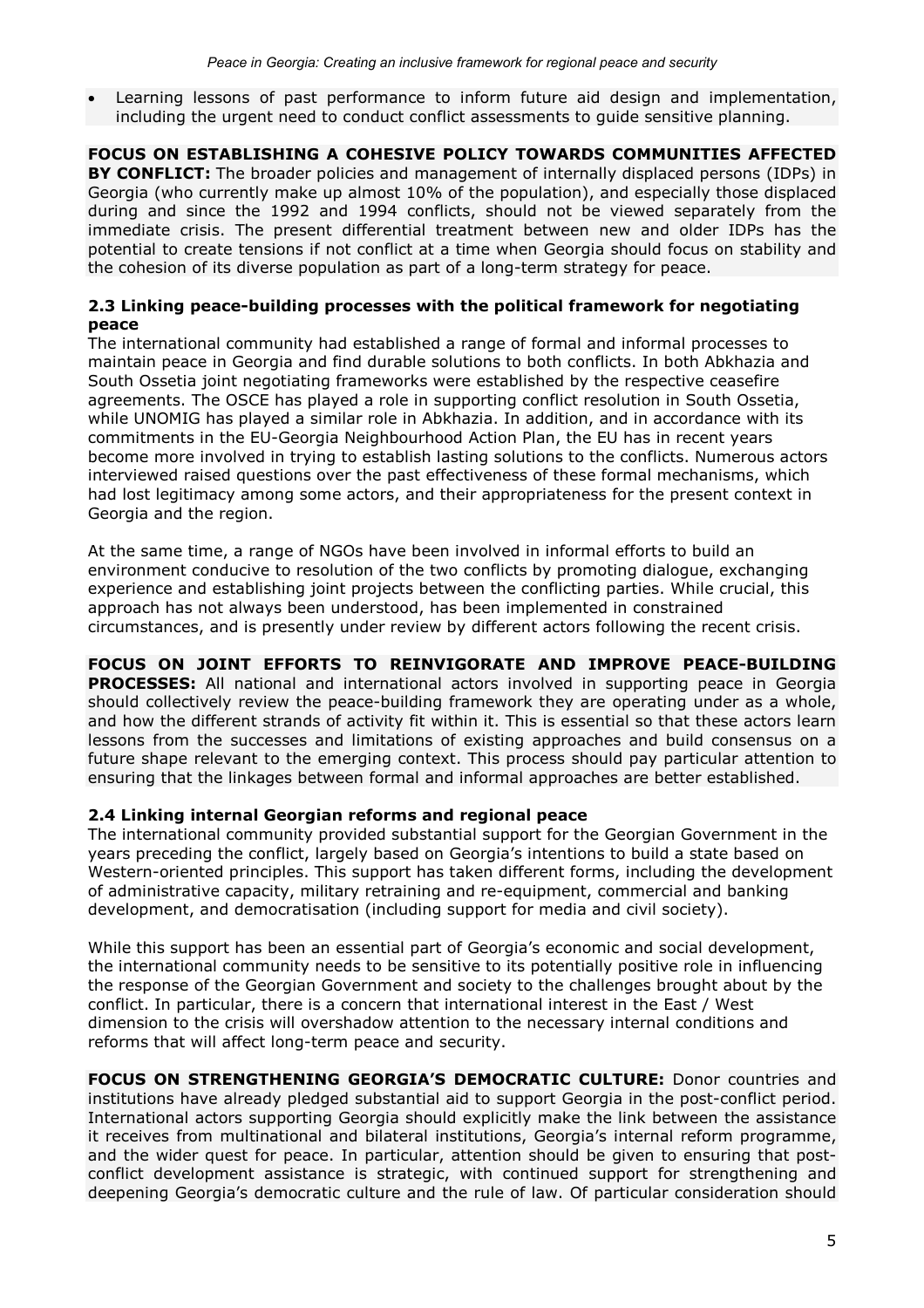be the way that the international community supports security sector reform in Georgia – for example, ensuring that the need for training and equipping is balanced with the need for promoting effective governance and oversight, as well as involving the public in the process. Pursuing strategic peace-building goals through international assistance should also be reflected in the funding instruments used, and the setting of clear benchmarks that are prioritised, sequenced and paced in a manner that contributes towards a shared understanding of regional peace and security.

## 3. Increased participation in attaining peace

#### 3.1 Deepened public reflection and deliberation on a future vision of national security and regional peace

Although the focus to date has understandably been on the two contested areas – and Russian policy in relation to their future status – a deeper analysis among Georgians, Ossetians and Abkhazians (as well as other minority groups) will also be important in realising future peace and security. The events of August have already started to challenge previous Georgian perspectives around conflict and the attainment of peace, and are presenting society with a number of searching questions over the approach needed to guarantee future stability. For the most part, Georgians privately appear to agree that there will never be a military solution to the country's conflicts, though the space conducive for this crucial discussion has yet to emerge. In addition, while the risks and dilemmas posed by Georgia's strategic position in the region are well understood, there is a growing sense that the country should minimise its susceptibility to external influences by establishing a shared vision for peaceful coexistence among its diverse population, including Ossetian and Abkhaz communities, other minority groups, and immediate neighbours. The opportunity for internal Georgian debate and reflection, and the development of a shared future vision is contingent on a number of factors:

FOCUS ON PROVIDING SPACE FOR INFORMED DEBATE: At a time of national crisis, it is understandable that the relationship between the authorities and citizens comes under stress. Nevertheless, it is critical that over time, Georgian society enjoys the space and leadership to engage in a debate over past policies and future principles for long-term peace and security and how best they can be realised. The desire for this exchange is evident among a growing number of civil society leaders. In response, the Georgian Government should play a leading role in establishing a framework for an inclusive dialogue and view it as a positive process rather than a potential threat. An informed and productive debate is also contingent on the democratic development of state institutions. This includes freedom for and professionalism of the judiciary; enhancing Georgia's parliamentary culture and ensuring that opposition parties and groups provide a positive and structured contribution; and strengthening local governance.

FOCUS ON STRENGTHENING REPRESENTATIVE CIVIL SOCIETY AND WIDENING THE **DEBATE:** Strengthening a diverse and representative national civil society that has access to, and the ability to inform, national Government and the international community is vital. A dialogue supported by civil society actors should encompass other potential sources of instability and conflict in the country, including the integration of national minority groups, local disputes and human rights concerns. Without taking these issues into consideration, it will be more difficult for Georgian society to make progress on the more problematic issues associated with the two conflict areas.

FOCUS ON PROVIDING CREDIBLE INFORMATION: There is a growing desire among citizens to have access to the facts surrounding the conflict. Many interviewees felt that access to information is essential to inform the type of reflection needed on Georgia's future vision for peace and security.

### 3.2 The impact of media and access to information on the ongoing crisis

Particular attention should be paid to the quality and diversity of media in response to the strikingly negative impact that media and access to information is having on the ongoing crisis. The dominant media in the region continue to produce uncritical stereotypes and emphasise emotive if not inflammatory opinions. The quality of reporting by the international media has also been mixed, often lacking the contextual background necessary to either capture what was an escalating conflict or represent the facts in a manner sensitive to the pursuit of peace.